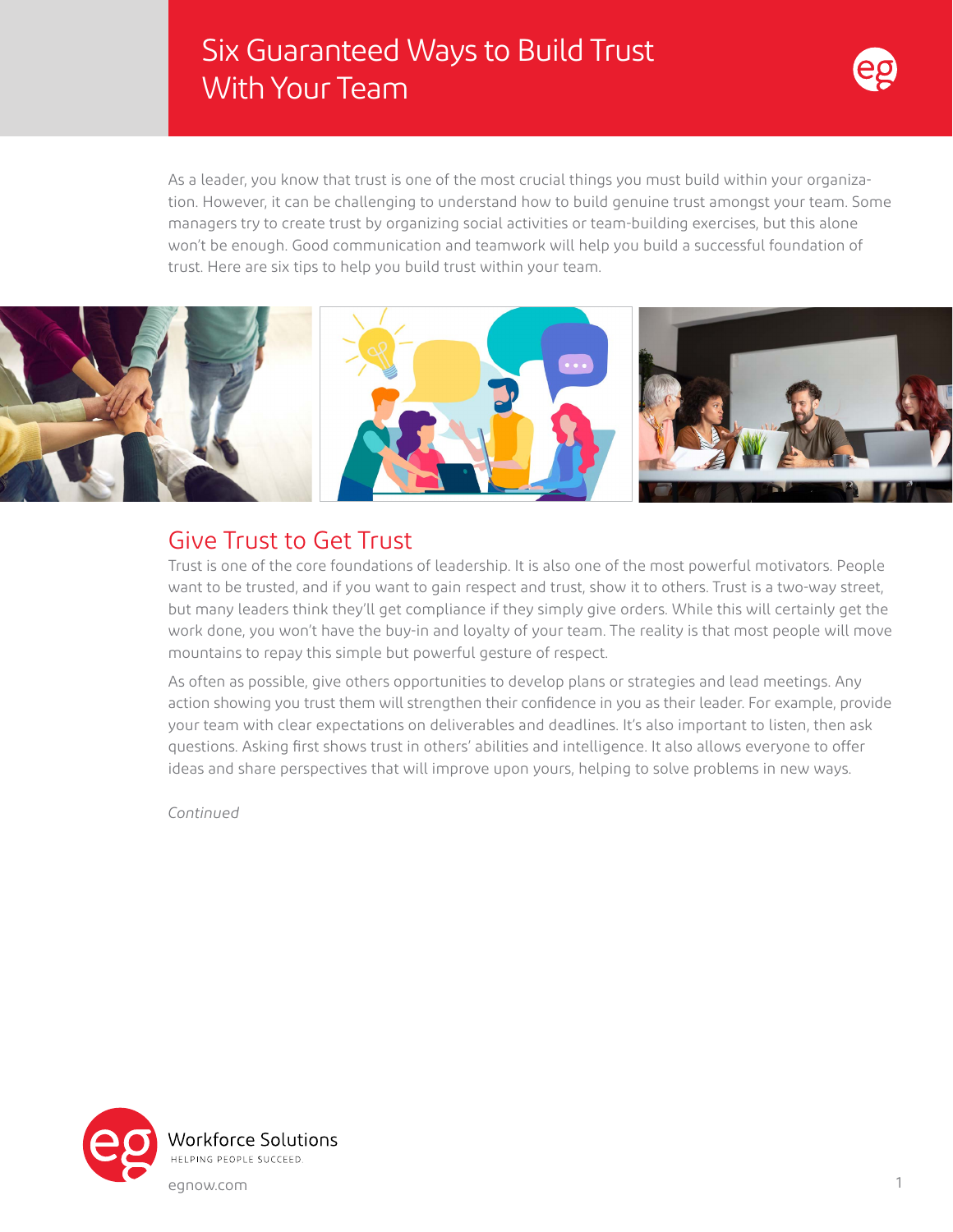

#### Keep Your Team Informed

Like every organization, your team should have a set of clearly defined values. Work from a set of values that describe what your team members should aspire to and how to be successful. If people know what's expected of them, they'll take less time figuring out what actions are acceptable and which ones aren't. Clear communication is also crucial at the top of an organization. Executives can't make decisions if everyone isn't on the same page. Employees need to know exactly how they fit into the organization's strategy if they want to contribute effectively.

When leaders keep employees in the dark, it creates an uncertain work environment and lowers morale. Transparency between employees and managers is vital to creating a culture of trust. Not communicating bad news leaves workers guessing what's going on and causes them unnecessary stress. It's also better for businesses to be open with their employees about their performance reviews and layoffs for downsizing or switching markets. If you communicate everything you know and commit to making things better, even if the outlook isn't looking so great right now, your employees won't feel compelled to look elsewhere because they'll feel like they're getting all the information they need from you while you work towards a solution together.

### Let Your Team Members Shine

As a manager, you know that giving credit where credit is due is essential. Many managers are accustomed to getting praise for their work, but your job isn't to be the center of attention. Your job is to help your team members accomplish tasks and make sure they get the praise they deserve for doing so. Recognition can be as simple as saying, "Good job!" but it's also vital that you help your team members get the recognition they deserve from others.

Ensure your team's contributions to the company are highlighted, and let your teammates bask in the public admiration. Remember that each team member has personal goals. By recognizing each person's achievements, you encourage them to reach those goals. To build trust and promote open communication, identify your team members for their hard work. Thank them for their contributions to the business, and let them know you appreciate what they've done. You can recognize achievements in several ways. At each meeting, ask everyone to share one piece of good news. You can also offer to buy lunch or give a gift card to someone who's done something outstanding.

*Continued*

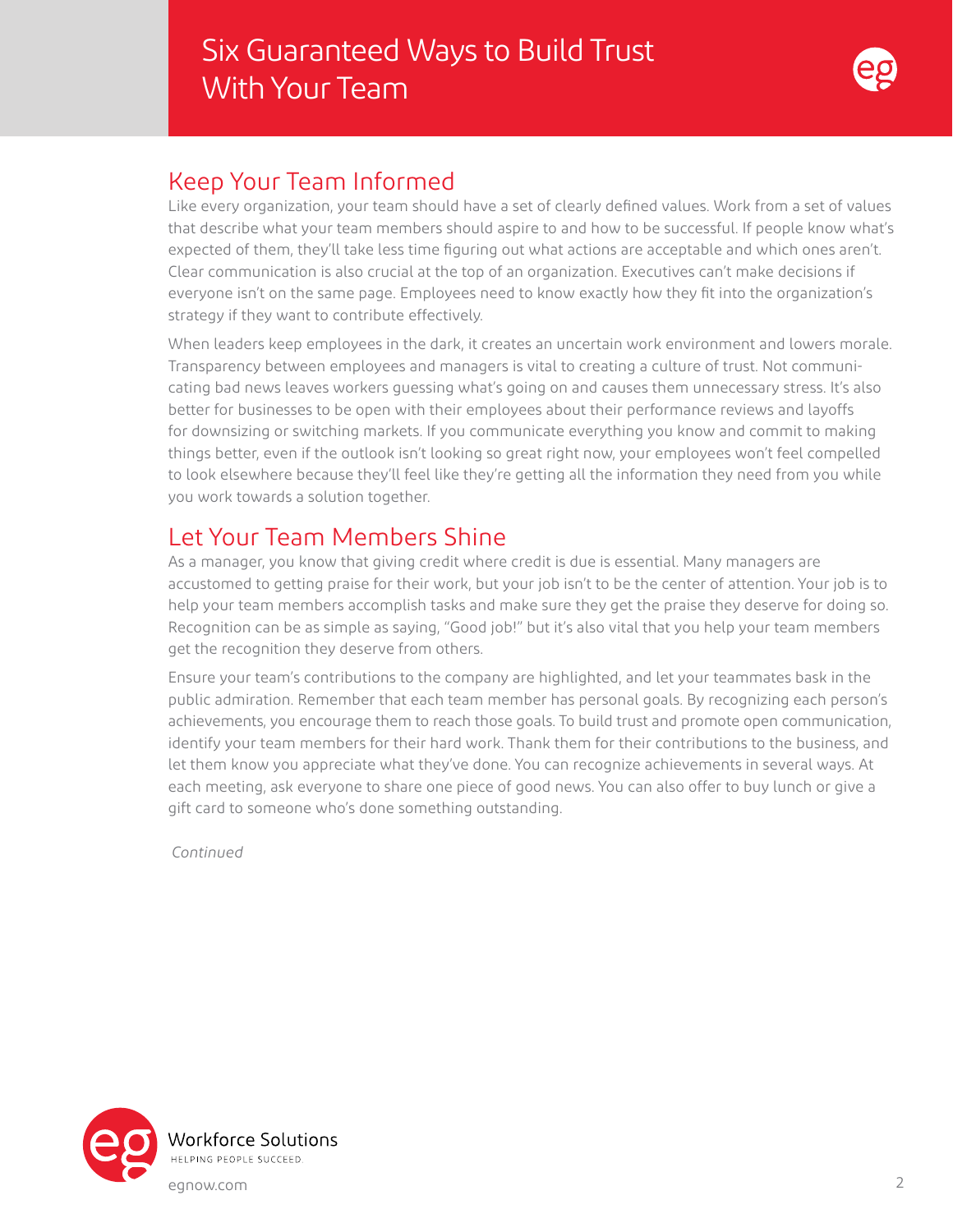

#### Hold Yourself Accountable

The root of all trust is accountability. Leaders must create an atmosphere of accountability where everyone takes responsibility for their actions. You must first hold yourself accountable and call others to own up to their own actions, behaviors, and performance. It will be very difficult to expect your team to be accountable if they don't see you setting the example first. Therefore, employees need to trust the leader, and the leader needs to be trustworthy. In other words, you have to walk the talk and practice what you preach.

For example, if you promise to do something, follow through. If a task doesn't get completed, take r esponsibility for it and explain to your team how it will be handled. Take the time to recognize those who do a great job of getting things done. This is one of the easiest ways to reinforce good behavior and keep those behaviors going. Your team's actions are a direct reflection of you as the overall leader. Teach them well and hold them accountable to the same standards you have yourself.

### Show Your Vulnerable Side

One of the key characteristics of a great leader is their ability to show vulnerabilities. As a leader, you should work towards being transparent and open to the people who work for you. If you make a mistake, admit it. If other people give you feedback, take it in stride and do something positive with that feedback. Make sure to thank the people who provide you with input about your performance.

Mistakes happen – it's how you deal with them that counts. When a team member makes a mistake, take the blame and give private feedback. For example, if a team member forgot to add an essential topic to the meeting agenda, you can prevent embarrassment by taking responsibility for the oversight yourself and providing feedback. Encourage the team member to share what happened with their peers. It goes double for your own mistakes. Always acknowledge when you make a mistake, whether with a client or an internal project. You can also work on your vulnerability by listening actively and admitting when you don't have the answers. Sometimes, a leader's boldest thing when listening is to accept other people's ideas and solutions.

*Continued*